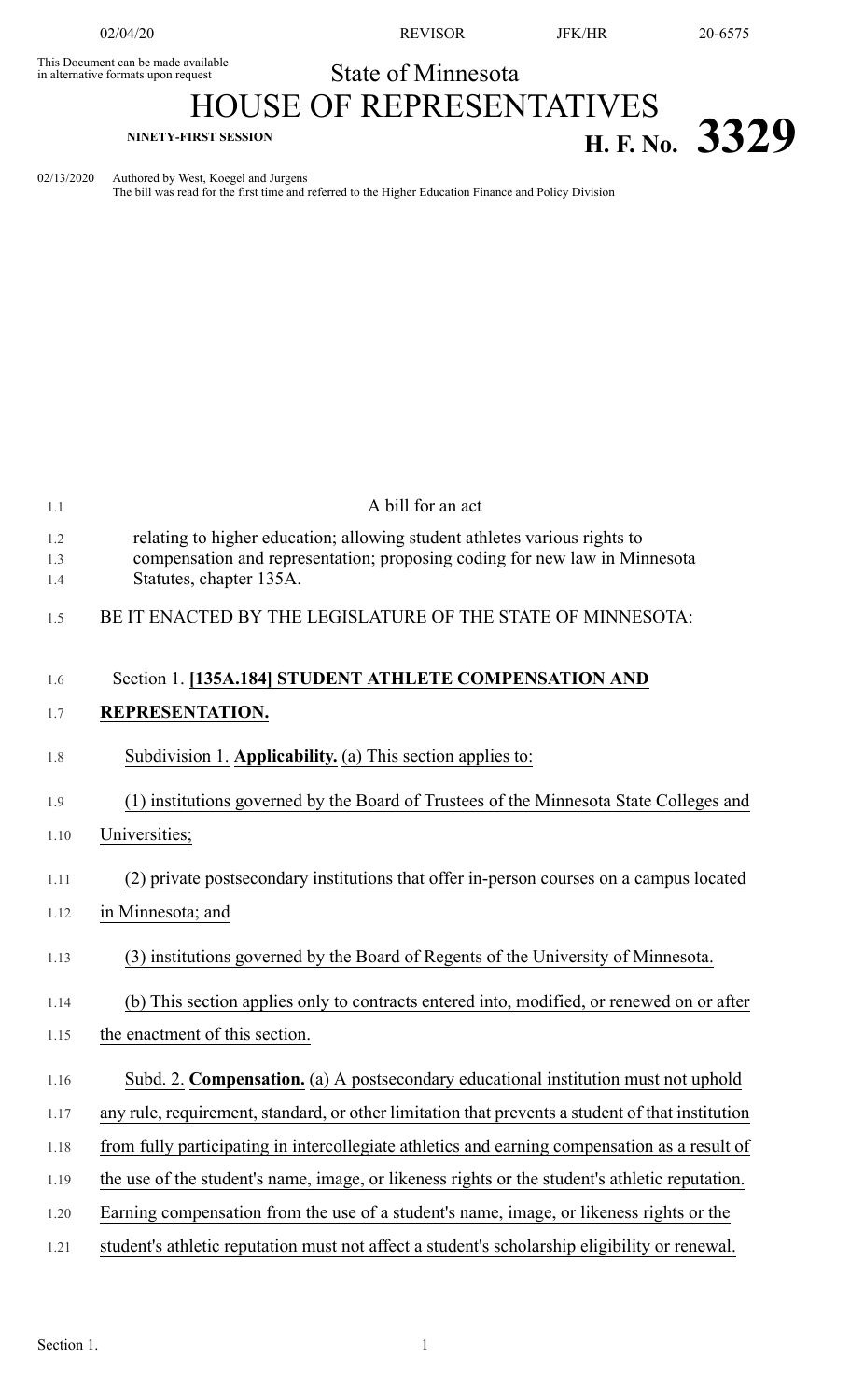2.2 over intercollegiate athletics, including but not limited to the National Collegiate Athletic

2.3 Association, must not prevent a student of a postsecondary educational institution from

2.4 fully participating in intercollegiate athletics without penalty and earning compensation as

- 2.5 a result of the student's use of his or her name, image, or likeness rights or his or her athletic
- 2.6 reputation.

2.7 (c) An athletic association, conference, or other group or organization with authority

2.8 over intercollegiate athletics, including but not limited to the National Collegiate Athletic

2.9 Association, must not prevent a postsecondary educational institution from fully participating

- 2.10 in intercollegiate athletics without penalty as a result of a student's use of his or her name,
- 2.11 image, or likeness rights or his or her athletic reputation.
- 2.12 (d) For purposes of this section, an athletics grant-in-aid or a stipend scholarship from 2.13 a postsecondary educational institution in which a student is enrolled is not compensation 2.14 for use of a student's name, image, and likeness rights or a student's athletic reputation; and

2.15 an athletics grant-in-aid or stipend scholarship must not be revoked or reduced as a result

2.16 of a student earning compensation pursuant to this section.

- 2.17 Subd. 3. **Representation.** (a) A postsecondary educational institution, athletic association, 2.18 conference, or other group or organization with authority over intercollegiate athletics must 2.19 not interfere with or prevent a student from fully participating in intercollegiate athletics 2.20 for obtaining professional representation in relation to contracts or legal matters, including 2.21 but not limited to representation provided by athlete agents, financial advisors, or legal 2.22 representation provided by attorneys.
- 2.23 (b) An athletic association, conference, or other group or organization with authority 2.24 over intercollegiate athletics, including but not limited to the National Collegiate Athletic 2.25 Association, must not prevent a postsecondary educational institution from fully participating
- 2.26 in intercollegiate athletics without penalty as a result of a college athlete obtaining

2.27 professional representation in relation to contracts or legal matters, including but not limited

- 2.28 to representation provided by athlete agents, financial advisors, or legal representation
- 2.29 provided by attorneys.
- 2.30 (c) Professional representation provided by athlete agents, financial advisors, or attorneys 2.31 must be by persons licensed by the state.
- 2.32 Subd. 4. **Contracts.** (a) A college athlete must not enter into an apparel contract providing
- 2.33 compensation to the athlete for use of the athlete's name, image, or likeness rights which
- 2.34 requires a student to display a sponsor's apparel or otherwise advertises for the sponsor